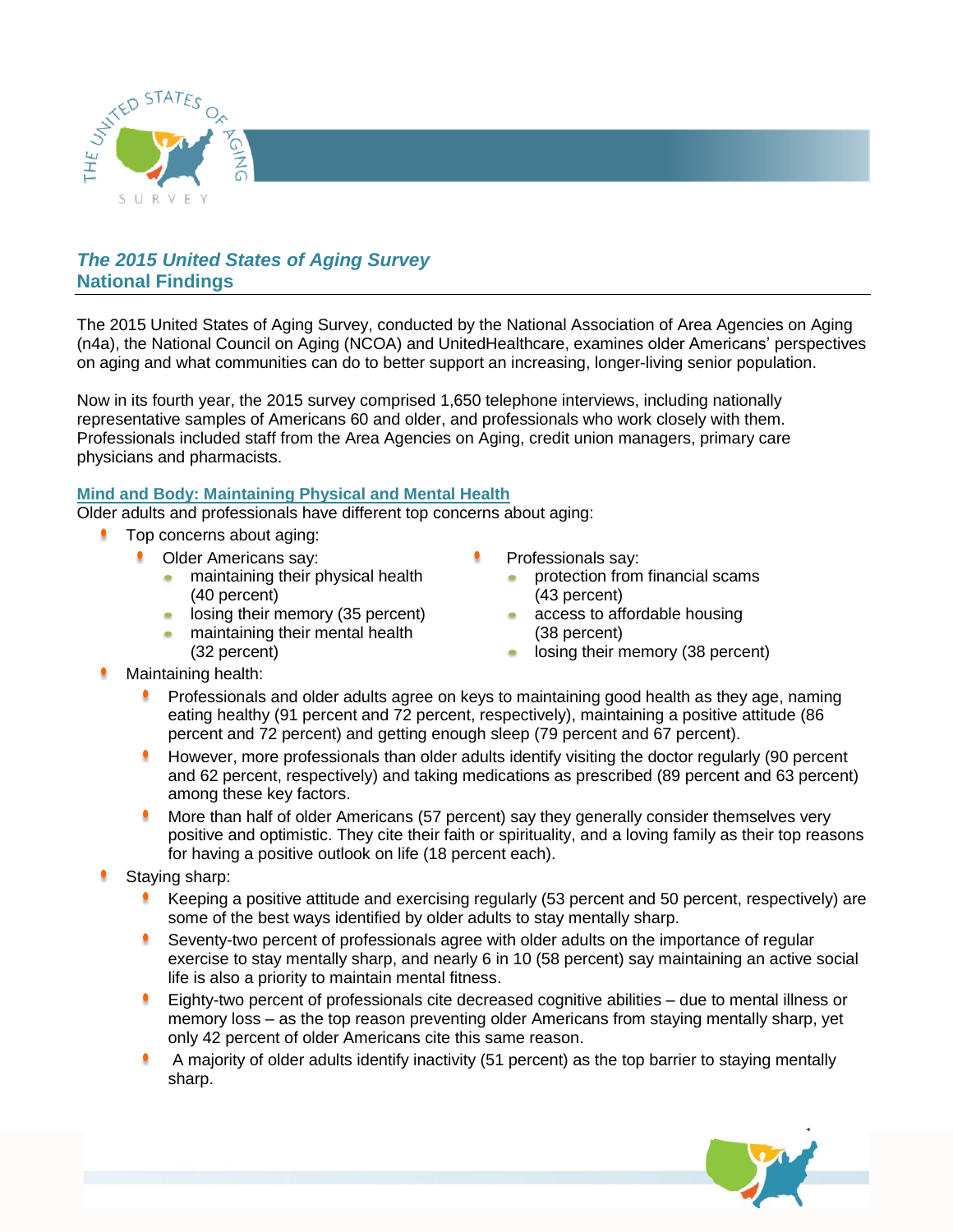# **Cost of Aging: Preparing for Anticipated Health and Aging Expenses**

Professionals place a much higher emphasis on finances than older adults and are especially concerned when it comes to older adults' ability to maintain health care costs as they age.

- Financial concerns:
	- The top financial worries that keep older Americans up at night are increasing costs of living (28 percent) and unexpected medical expenses (24 percent).
	- Professionals express an even greater level of concern about unexpected medical expenses: Eighty-seven percent rank this issue as their top financial concern. Other financial concerns professionals have include not having enough disposable income (84 percent compared with 18 percent of seniors nationally) and being vulnerable to financial scams (83 percent compared with only 13 percent of older adults).
	- Additionally, while less than a quarter of older adults anticipate needing support managing their finances as they age, the majority of professionals stress this will be a need (19 percent and 86 percent, respectively).
- Maintaining financial fitness:
	- Older adults and professionals agree that saving money (39 percent and 43 percent, respectively) and sticking to a budget (43 percent and 38 percent) are among top ways to maintain financial fitness.
	- **I** However, professionals are more inclined to anticipate future needs, suggesting that older adults work beyond retirement age and reduce housing costs to help manage finances (43 percent and 36 percent, respectively).
	- Older adults focus more on short-term ways to manage finances by taking advantage of senior discounts and limiting leisure expenses as part of their financial management strategies (43 percent and 36 percent, respectively).
- Health care costs:
	- Nearly half (43 percent) of older Americans say they are very confident they will be able to afford health care costs as they age.
	- In a marked contrast, only 3 percent of professionals have the same level of confidence in the aging population. Rather, almost two-thirds (62 percent) of professionals report they are not confident older adults will be able to afford their health care costs.
	- **When it comes to obstacles older adults face in trying to access health care, older adults and** professionals report the same top three concerns of not understanding insurance benefits or health coverage (20 percent and 87 percent, respectively), the cost of medication (25 percent and 81 percent) and the cost of health care services (24 percent and 78 percent), though professionals express a greater level of concern.

# **Staying at Home: Receiving the Necessary Support**

Older adults and professionals have different perspectives on what it takes to age independently.

- $\bullet$ Community infrastructure:
	- Nearly 8 in 10 older adults (78 percent) are generally satisfied with their community's infrastructure and a majority (92 percent) say it is easy for them to get where they need to go.
	- However, only 22 percent of older Americans surveyed find public transportation "acceptable," and nearly 3 in 10 rate it as "poor" (28 percent).
- Staying at home and independent:
	- A majority of older adults have not changed residences in more than 20 years (58 percent), and 75 percent say they intend to live in their current home for the rest of their lives.
	- Many older adults have been proactive in making home improvements to help them age in place, including 34 percent who have made bathroom upgrades and 28 percent who have improved lighting.
	- Both older adults and professionals who work with them would like to see services that would help older Americans with home modifications and repairs (62 percent and 97 percent, respectively).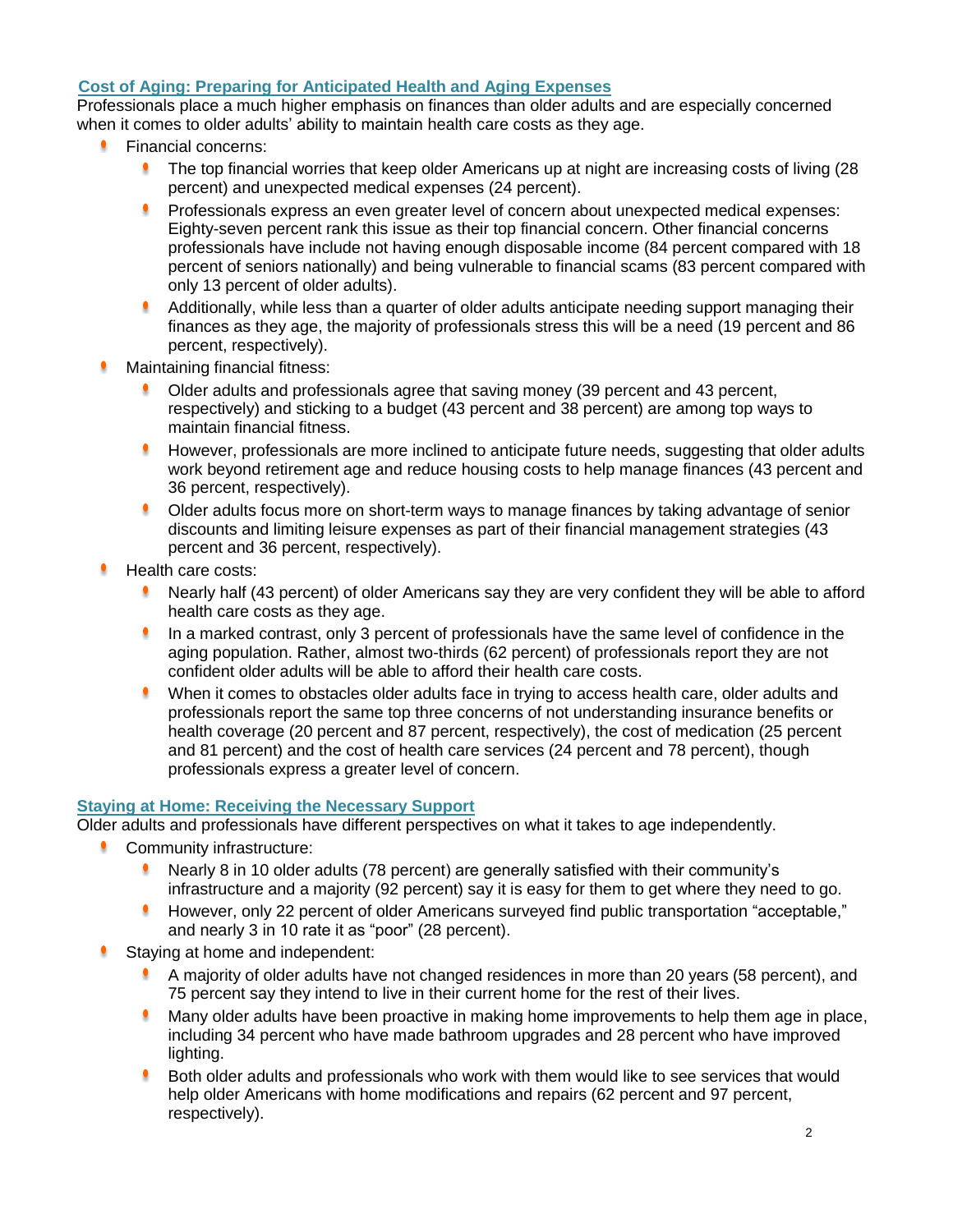When asked what concerns they have about living independently, adults 60 and older say they are most concerned about becoming a burden to others (42 percent), experiencing memory loss (41 percent) and not being able to get out of the house and/or drive (34 percent).

# **Community Connections: Improving Support**

Older Americans and the professionals who serve them have different ideas of what the community can do to support older adults.

- Aging Preparedness:
	- While a majority of both older adults and professionals say older Americans are prepared for the overall process of aging (86 percent and 77 percent, respectively), older adults are far more confident.
	- Fewer professionals surveyed feel older Americans are "very prepared" to age, compared with older adults (10 percent and 42 percent).
- Community Support:
	- **Fifty-nine percent of older adults say that young people today are less supportive of seniors than** their own generation was in previous years. Only about a quarter (24 percent) see the same levels of support, and just 12 percent say young people are more supportive of older adults.
	- **P** Yet, 79 percent of seniors express confidence that they would be able to find help and support in their communities as they age.
	- **Although older adults and professionals agree their communities offer seniors a good quality of** life (79 percent and 92 percent, respectively), fewer than half of older adults (47 percent, down from 54 percent in 2014 and 49 percent in 2013) and professionals (37 percent) say their community is doing enough to prepare for the needs of retiring Baby Boomers.
- Keeping Active:
	- Older adults rank running errands such as buying groceries and picking up medications as the top way they participate in the community (54 percent), followed by church or other faith-based organizations (52 percent), and attending local social events and events to watch their grandchildren (40 percent and 40 percent).
	- In comparison, professionals see older adults participating in the community most through church or other faith-based organizations (91 percent).

For complete survey results, visit [www.ncoa.org/UnitedStatesofAging.](http://www.ncoa.org/UnitedStatesofAging)

# **About The United States of Aging Survey**

The United States of Aging Survey is an annual survey conducted by the National Association of Area Agencies on Aging, National Council on Aging and UnitedHealthcare. For the 2015 survey, Penn Schoen Berland completed 1,650 telephone interviews from March 27, 2015, to May 8, 2015, including nationally representative samples of Americans 60 years old and older (N=1,000) and Aging Influencers (N=150), defined as n4a members, credit union managers, primary care physicians, and pharmacists. In addition, PSB interviewed an oversample of Americans 60 years old and older in Denver (N=250) and Cincinnati (N=250). The margin of error for nationally representative Older Adults is +/-3.1 percent, +/- 8 percent for Aging Influencers, and +/- 6.2 percent for oversampled subpopulations. Data from nationally representative sample of Americans 60 years old and older are weighted to U.S. Census Bureau demographic statistics in terms of age, gender, marital status, and race.